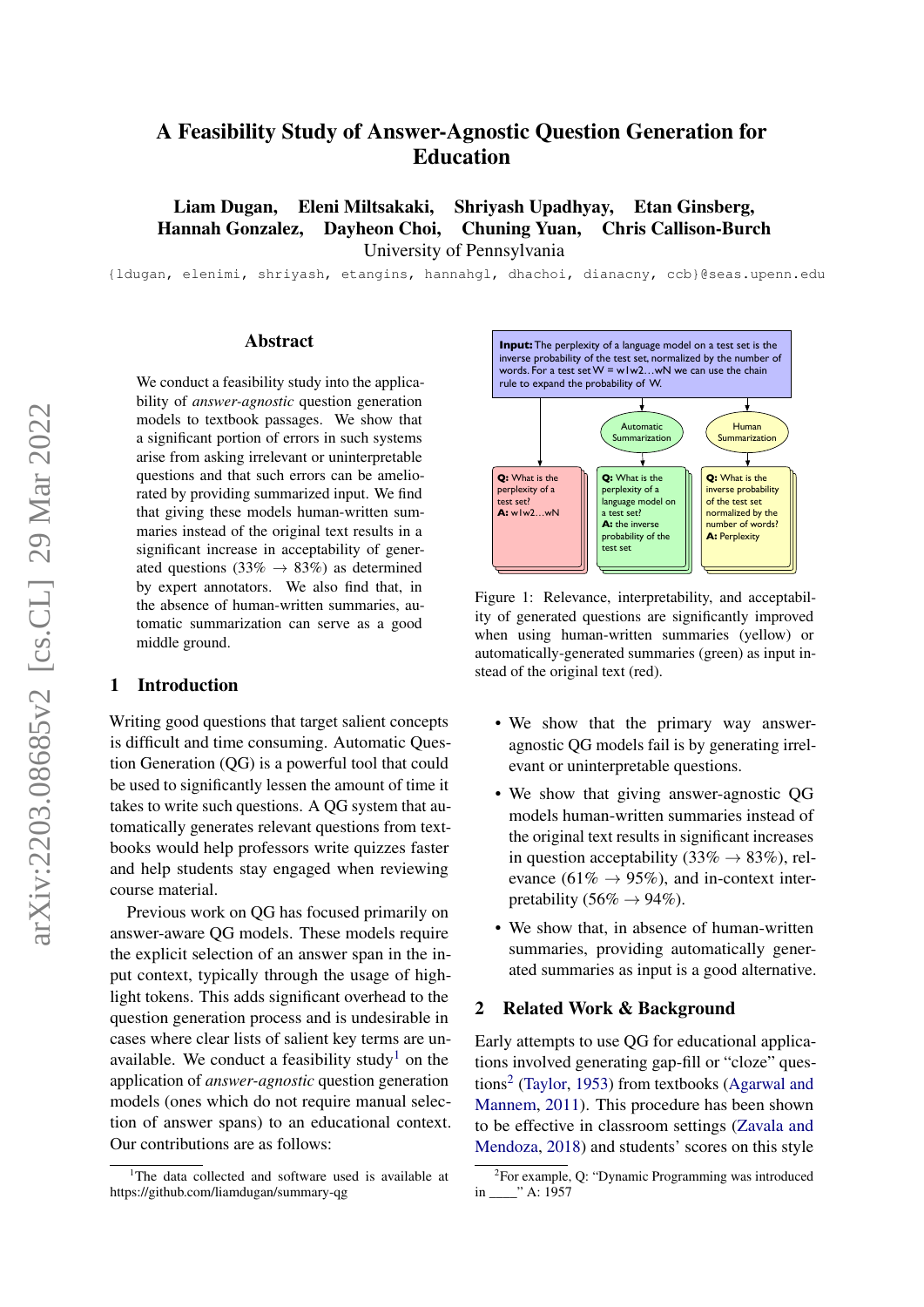of generated question correlate positively with their scores on human-written questions [\(Guo et al.,](#page-4-1) [2016\)](#page-4-1). However, there are many situations where gap-fill questions are not effective, as they are only able to ask about specific unambiguous key terms.

In recent years, with the advent of large crowdsourced datasets for extractive question answering (QA) such as SQuAD [\(Rajpurkar et al.,](#page-5-2) [2018\)](#page-5-2), neural models have become the primary methods of choice for generating traditional interrogative style questions [\(Kurdi et al.,](#page-4-2) [2019\)](#page-4-2). A common task formulation for neural QG is to phrase the task as *answer-aware*, that is, given a context passage  $C = \{c_0, ..., c_n\}$  and an answer span within this context  $A = \{c_k, ..., c_{k+l}\}\$ , train a model to maximize  $P(Q|A, C)$  where  $Q = \{q_0, ..., q_m\}$  are the tokens in the question. These models are typically evaluated using n-gram overlap metrics such as BLEU/ROUGE/METEOR [\(Papineni et al.,](#page-5-3) [2002;](#page-5-3) [Lin,](#page-4-3) [2004;](#page-4-3) [Banerjee and Lavie,](#page-4-4) [2005\)](#page-4-4) with the reference being the original human-authored question as provided by the extractive QA dataset.

The feasibility of using *answer-aware* neural QG in an educational setting was investigated by [Wang](#page-5-4) [et al.](#page-5-4) [\(2018\)](#page-5-4), who used a BiLSTM encoder [\(Zhang](#page-5-5) [et al.,](#page-5-5) [2015\)](#page-5-5) to encode  $C$  and  $A$  and a unidirectional LSTM decoder to generate Q. They trained on the SQuAD dataset [\(Rajpurkar et al.,](#page-5-2) [2018\)](#page-5-2) and evaluated on textbooks from various domains (history, biology, etc.). They showed that generated questions were largely grammatical, relevant, and had high n-gram overlap with human-authored questions. However, given that we may not always have a list of key terms to use as answer spans for an input passage, there is a desire to move past *answeraware* QG models and evaluate the feasibility of *answer-agnostic* models for use in education.

Shifting to answer-agnostic models creates new challenges. As [Vanderwende](#page-5-6) [\(2008\)](#page-5-6) claims, the task of deciding what is and is not important is, itself, an important task. Without manually selected answer spans to guide it, an *answer-agnostic* model must itself decide what is and is not important enough to ask a question about. This is typically done by separately modeling  $P(A|C)$ , i.e., which spans in the input context are most likely to be used as answer targets for questions. The extracted answer spans are then given to an answer-aware QG model  $P(Q|A, C)$ . This modeling choice allows for more controllable QG and more direct modeling of term salience.

<span id="page-1-0"></span>

Figure 2: Diagram of the model's three different finetuning tasks: Answer extraction, question generation, and question answering

Previous work done by [Subramanian et al.](#page-5-7) [\(2018\)](#page-5-7) trained a BiLSTM Pointer Network [\(Vinyals et al.,](#page-5-8) [2015\)](#page-5-8) for this answer extraction task and showed that it outperformed an entity-based baseline when predicting answer spans from SQuAD passages. However, their human evaluation centered around question correctness and fluency rather than relevance of answer selection. Similar follow-up studies also fail to explicitly ask annotators whether or not the extracted answers, and subsequent generated questions, were relevant to the broader topic of the context passage [\(Willis et al.,](#page-5-9) [2019;](#page-5-9) [Cui et al.,](#page-4-5) [2021;](#page-4-5) [Wang et al.,](#page-5-10) [2019;](#page-5-10) [Du and Cardie,](#page-4-6) [2018;](#page-4-6) [Alberti et al.,](#page-4-7) [2019;](#page-4-7) [Back et al.,](#page-4-8) [2021\)](#page-4-8).

In our study, we explicitly ask annotators to determine whether or not a generated question is relevant to the topic of the textbook chapter from which it is generated. In addition, we show that models trained for answer extraction on SQuAD frequently select irrelevant or ambiguous answers when applied to textbook material. We show that summaries of input passages can be used instead of the original text to aid in the modeling of topic salience and that questions generated from humanwritten and automatically-generated summaries are more relevant, interpretable, and acceptable.

#### <span id="page-1-1"></span>3 Methodology

To perform answer-agnostic QG, we follow work done by [Dong et al.](#page-4-9) [\(2019\)](#page-4-9) and [Bao et al.](#page-4-10) [\(2020\)](#page-4-10) who show that language models, when fine-tuned for both QA and QG, perform better than models tuned for only one of those tasks. We assume that answer extraction will aid both QA and QG and thus use a model that was fine-tuned on all three. We considered using UniLM [\(Bao et al.,](#page-4-10) [2020\)](#page-4-10) or ProphetNet [\(Qi et al.,](#page-5-11) [2020\)](#page-5-11) but ultimately chose a T5 language model [\(Raffel et al.,](#page-5-12) [2020\)](#page-5-12) fine-tuned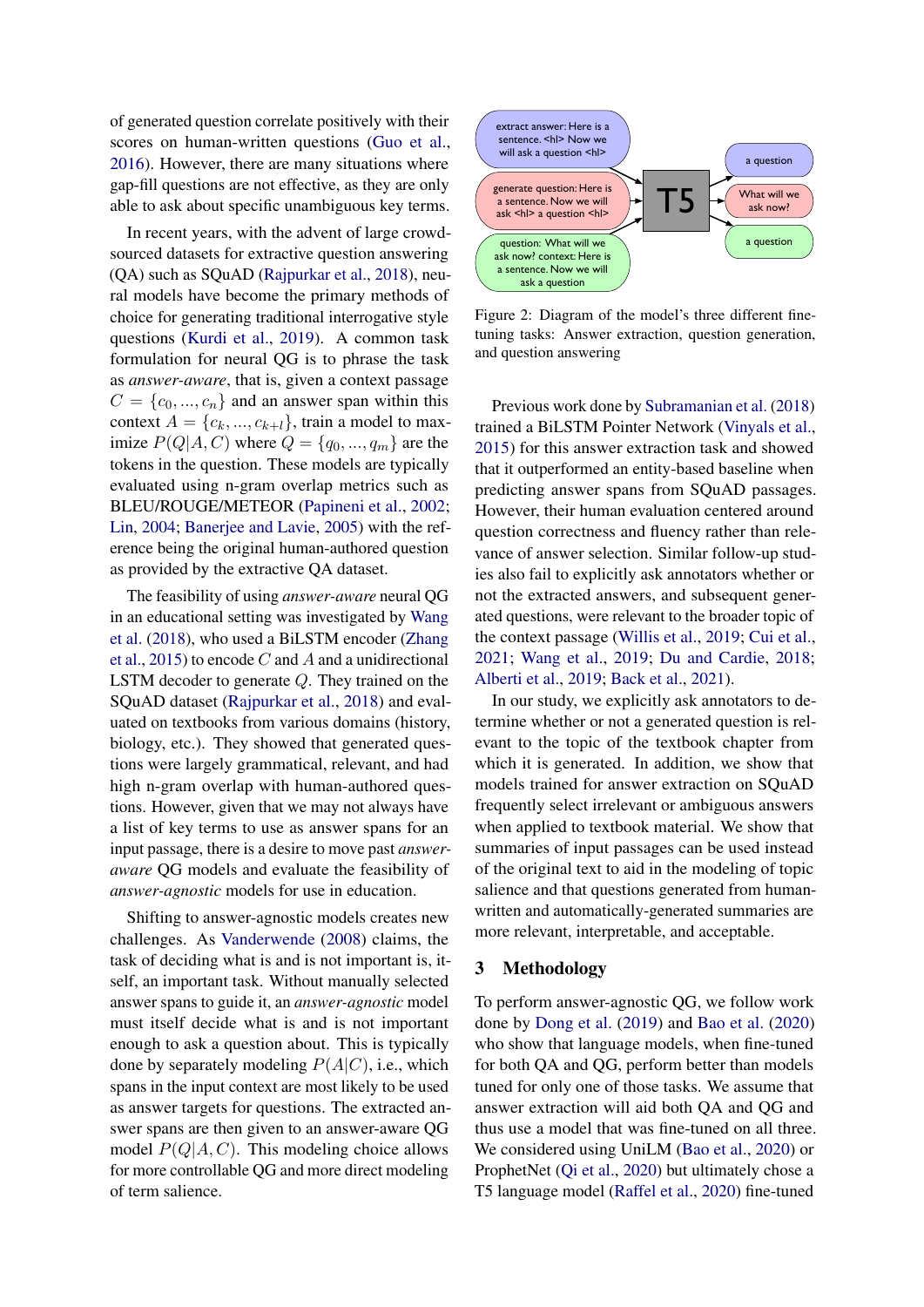<span id="page-2-5"></span>

|              | Key-Term         | Total #      | Avg. Sent |
|--------------|------------------|--------------|-----------|
|              | Coverage $(\S5)$ | <b>Sents</b> | Length    |
| A1's Summary | 77.6%            | 279          | 17.56     |
| A2's Summary | 80.7%            | 243          | 19.28     |
| A3's Summary | 53.4%            | 148          | 15.37     |

Table 1: Analysis of summaries written by our three RAs. Key-Term Coverage is percentage of bolded textbook key terms present in the summary. Average sentence length reported in tokens (space-delimited).

on SQuAD due to the clean separation between tasks afforded by T5's task-specific prefixes such as "generate question:" and "extract answer:".[3](#page-2-1)

The three fine-tuning tasks that were used to train the model we used are illustrated in Figure [2.](#page-1-0) For question generation, the model is trained to perform *answer-aware* question generation by modeling  $P(Q|A, C)$ . For question answering, the model is trained to perform extractive QA by modeling  $P(A|C, Q)$ . Finally, for answer extraction, instead of modeling  $P(A|C)$ , the model is trained to model  $P(A|C')$  with  $C' = \{c_0, ..., c_s, ..., c_e, ..., c_{n+2}\}$ where  $c_s$  and  $c_e$  are highlight tokens that denote the start and end of the sentence within which we want to extract an answer span.

To generate questions, we iteratively highlight the start and end of each sentence in a given passage and extract at most one answer span per sentence.<sup>[4](#page-2-2)</sup> We then generate one question per extracted answer span using the same model in an answer-aware fashion. Passages longer than 512 tokens are split such that no sentences are divided between subpassages and all sub-passages have a roughly equal number of sentences.

## 4 Experiments

Our first experiment evaluates the performance of the model on the original text extracted from [Juraf](#page-4-11)[sky and Martin](#page-4-11) [\(2020\)](#page-4-11)'s textbook "Speech and Language Processing 3rd Edition."[5](#page-2-3) To ensure proper comparison, we manually extracted the text from our three chapters of interest (Chapters 2, 3, and 4). When extracting text, all figures, tables, and equations were omitted and all references to them were either replaced with appropriate parenthetical citations or removed when possible. In total, we generated 1208 question-answer pairs from the original text.

Our second experiment evaluates the performance of the model on human-written summaries. We recruited three research assistants (RAs) as part of an undergraduate research experience to write abstractive summaries for each subsection of the same three chapters of the textbook.<sup>[6](#page-2-4)</sup> They were encouraged to make their summaries easily readable by humans rather than to be easily understandable by machines but otherwise no specific guidelines were given. We report some statistics about these summaries in Table [1](#page-2-5) and include examples in Appendix [E.](#page-6-0) From these three sets of summaries we generated a total of 667 question-answer pairs.

Our final experiment evaluates the performance of the model on automatically generated summaries. To perform this automatic summarization we used a BART [\(Lewis et al.,](#page-4-12) [2020\)](#page-4-12) language model which was fine-tuned for summarization on the CNN/DailyMail dataset [\(Nallapati et al.,](#page-5-13)  $2016$ .<sup>[7](#page-2-6)</sup> The same chunking procedure as described in Section [3](#page-1-1) was performed on input passages that were larger than 512 tokens. The summarized output sub-passages were then concatenated together before running question generation. In total, we generated 318 question-answer pairs from our automatic summaries.

### <span id="page-2-0"></span>5 Evaluation

For evaluation, we randomly sampled 100 questionanswer pairs from each of the three experiments to construct our evaluation set of 300 questions. We tasked the same set of RAs to evaluate the quality of the question-answer pairs. All 300 pairs were given to all three annotators. We asked the following yes/no questions:

- (i). (Acceptable) Would you directly use this question as a flashcard?
- (ii). (Grammatical) Is this question grammatical?
- (iii). (Interpretable) Does the question make sense out of context?
- (iv). (Relevant) Is this question relevant?
- (v). (Correct) Is the answer correct?

We provided many example annotations to our annotators and wrote clear guidelines about each cat-

<span id="page-2-2"></span><span id="page-2-1"></span><sup>3</sup> https://huggingface.co/valhalla/t5-base-qa-qg-hl

<sup>&</sup>lt;sup>4</sup>This comes from a limitation of the answer extraction model. The model is highly likely to extract the same answer span when run on a sentence multiple times. Future work should seek to improve this weakness. There are many cases where asking multiple questions on one sentence is desirable.

<span id="page-2-3"></span><sup>5</sup> https://web.stanford.edu/ jurafsky/slp3/

<span id="page-2-4"></span><sup>&</sup>lt;sup>6</sup>RAs were compensated with inclusion as co-authors

<span id="page-2-6"></span><sup>7</sup> https://huggingface.co/facebook/bart-large-cnn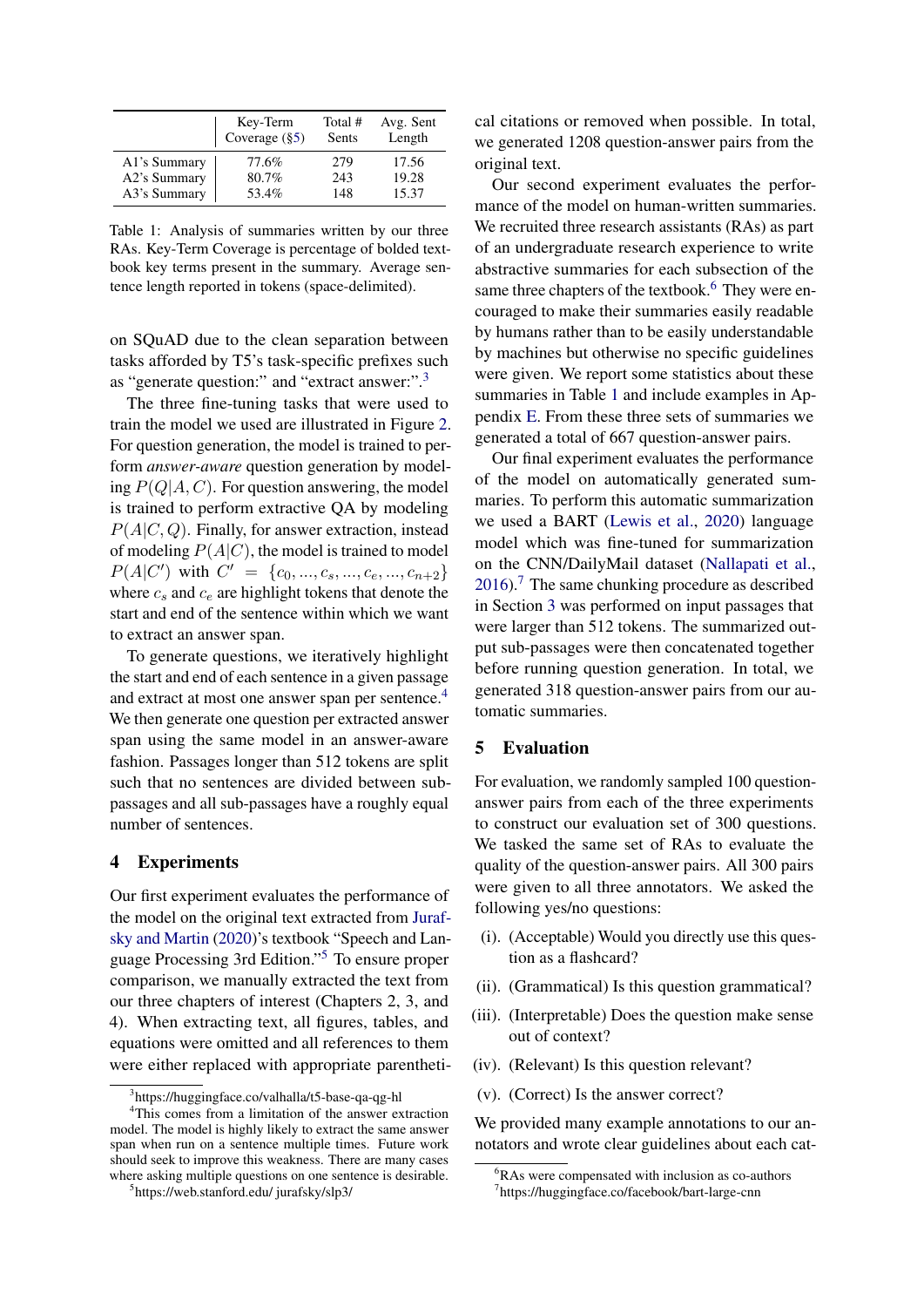<span id="page-3-0"></span>

Figure 3: Results of our human evaluation for each input method. Numbers represent the proportion of questions that were labeled as having the given attribute (as determined by majority vote among our three annotators).

<span id="page-3-1"></span>

| Source              | $\it n$ | Os    | As    | Qs or As |
|---------------------|---------|-------|-------|----------|
| Original Text       | 1209    | 70.9% | 70.3% | 88.6%    |
| <b>Auto Summary</b> | 318     | 44.9% | 43.0% | $60.1\%$ |
| Human Summary       | 667     | 63.9% | 68.4% | 86.1%    |

Table 2: Coverage of bolded key terms from the textbook. Numbers represent percentage of bolded key terms present in any of the  $n$  question/answer pairs selected from the given source.

egory to ensure high agreement. Our full annotator guidelines can be found in Appendix [B.](#page-5-14)

In Figure [3](#page-3-0) we report the results of our evaluation across the three sources. We note that a majority of observed errors in the original text questions stem from them being either irrelevant or uninterpretable out of context. We also see that generating questions directly from human-written summaries significantly improves relevance and interpretability, resulting in over 80% being labeled as acceptable by annotators. Finally, in the case of automatic summaries, we see that relevance and interpretability are improved as compared to the original text questions while grammaticality suffers.

In Table [2](#page-3-1) we evaluate the coverage of our generated questions. Coverage was calculated by extracting the bolded key terms from the textbook chapters and sub-string searching for each term among all questions and answers from a given source. Interestingly, if we think of the results from Figure [3](#page-3-0) as precision scores and Table [2](#page-3-1) as recall, we can see that human summaries have high precision high recall, original text has low precision high recall, and automatic summaries strike a balance between the two.

<span id="page-3-2"></span>

|               | Αl   | A2   | A3   | Pairwise IAA       |
|---------------|------|------|------|--------------------|
| Acceptable    | 69.7 | 48.7 | 47.7 | (0.41, 0.50, 0.33) |
| Grammatical   | 98.3 | 90.7 | 86.3 | (0.16, 0.49, 0.10) |
| Interpretable | 79.7 | 70.7 | 59.7 | (0.51, 0.43, 0.32) |
| Relevant      | 79.0 | 71.3 | 69.0 | (0.41, 0.29, 0.25) |
| Correct       | 91.7 | 90.7 | 90.0 | (0.03, 0.08, 0.06) |

Table 3: Comparison between our three annotators (A1, A2, A3) on all 300 questions across all categories. Numbers represent percentages of "Yes" answers. Pairwise Inter-Annotator Agreement is calculated by Cohen  $\kappa$  and is reported in the order (A1-A2, A2-A3, A3-A1).

In Table [3](#page-3-2) we report the pairwise inter-annotator agreement (IAA) as well as a per-annotator scoring breakdown. We use pairwise Cohen  $\kappa$  instead of Fleiss  $\kappa$  to better highlight the difference in agree-ment between certain pairs of annotators.<sup>[8](#page-3-3)</sup>. While at first glance it may seem that agreement is low for grammaticality and correctness, this is somewhat expected for highly unbalanced classes [\(Artstein](#page-4-13) [and Poesio,](#page-4-13) [2008\)](#page-4-13). For the other three categories (relevance, interpretability, acceptability) we see pairwise agreement of approximately 0.4, suggesting a fair degree of agreement for such seemingly ambiguous categories.

## 6 Conclusion and Future Work

In this work we show that answer-agnostic QG models have difficulty both choosing relevant topics to ask about and generating questions that are interpretable out of context. We show that asking questions on summarized text ameliorates this in large part and that these gains can be approximated by the use of automatic summarization.

Future work should seek to further explore the relationship between summarization and QG. Work done concurrently to ours by [Lyu et al.](#page-4-14) [\(2021\)](#page-4-14) already has promising results in this direction, showing that training a QG model on synthetic data from summarized text improves performance on downstream QA.

Additionally, future work should focus on further refining and standardizing the metrics used for both automatic and human evaluation of QG. As noted by [Nema and Khapra](#page-5-15) [\(2018\)](#page-5-15) n-gram overlap metrics correlate poorly with in-context interpretability and evaluation on downstream QA fails to address the relevance of generated questions.

<span id="page-3-3"></span><sup>&</sup>lt;sup>8</sup>Examples of questions for each category on which there was significant disagreement are listed in Appendix [D](#page-6-1)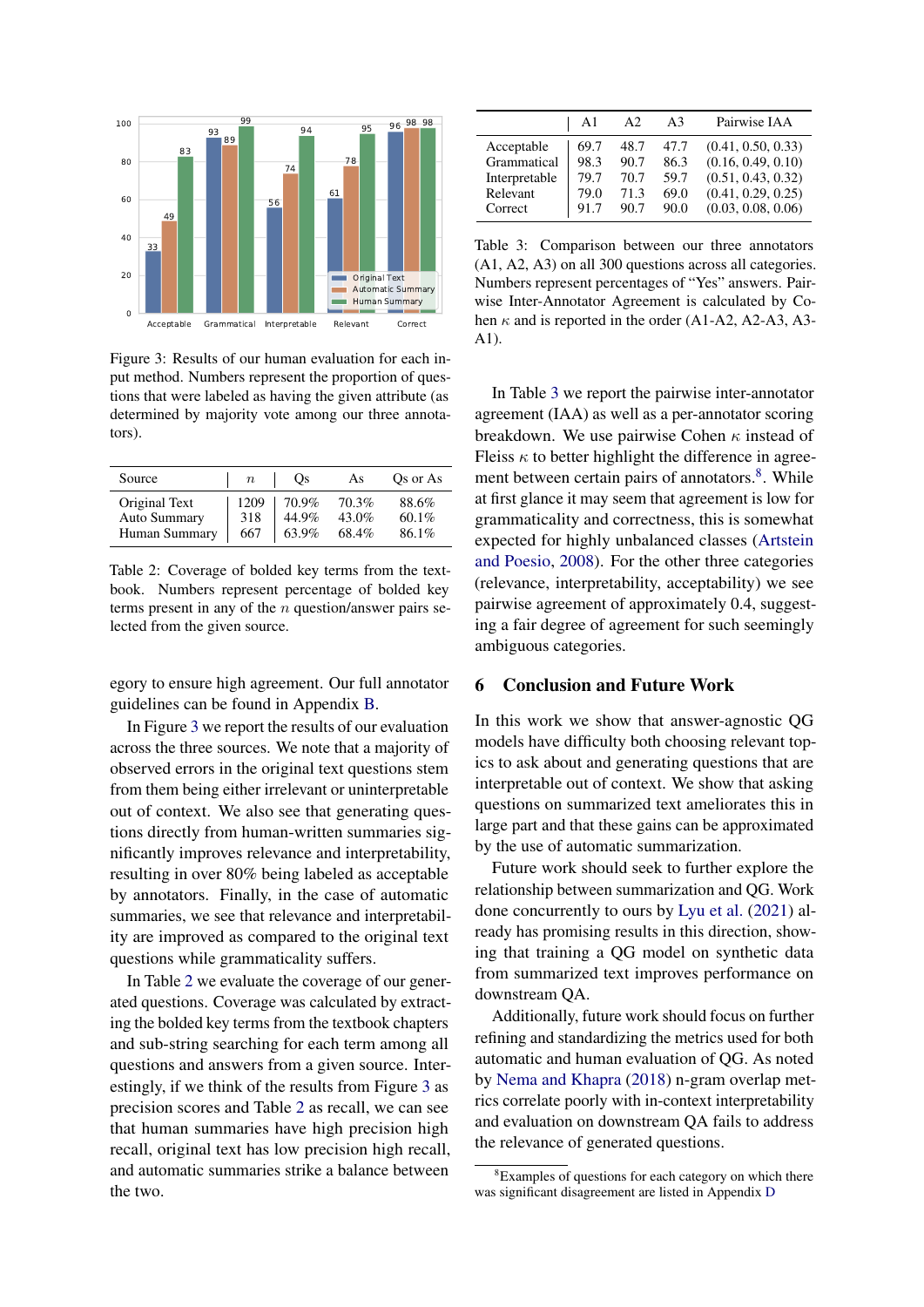## Acknowledgements

We graciously thank Suraj Patil for providing the fine-tuned question generation model used in this project. His training and inference code provided a great starting point for our experiments. We're very grateful for his support.

We would also like to thank Prof. Dan Jurafsky and Prof. James Martin for providing us with the raw latex files for their textbook. These files were very helpful for extraction purposes and saved us a lot of time.

Finally, we would like to thank the members of our lab for suggestions and feedback. In particular, Dan Deutsch and Alyssa Hwang were particularly influential in shaping the current version of this paper. Their great suggestions made the writing much clearer and much more understandable.

## **References**

- <span id="page-4-0"></span>Manish Agarwal and Prashanth Mannem. 2011. [Auto](https://aclanthology.org/W11-1407)[matic gap-fill question generation from text books.](https://aclanthology.org/W11-1407) In *Proceedings of the Sixth Workshop on Innovative Use of NLP for Building Educational Applications*, pages 56–64, Portland, Oregon. Association for Computational Linguistics.
- <span id="page-4-7"></span>Chris Alberti, Daniel Andor, Emily Pitler, Jacob Devlin, and Michael Collins. 2019. [Synthetic QA cor](https://doi.org/10.18653/v1/P19-1620)[pora generation with roundtrip consistency.](https://doi.org/10.18653/v1/P19-1620) In *Proceedings of the 57th Annual Meeting of the Association for Computational Linguistics*, pages 6168– 6173, Florence, Italy. Association for Computational Linguistics.
- <span id="page-4-13"></span>Ron Artstein and Massimo Poesio. 2008. [Survey ar](https://doi.org/10.1162/coli.07-034-R2)[ticle: Inter-coder agreement for computational lin](https://doi.org/10.1162/coli.07-034-R2)[guistics.](https://doi.org/10.1162/coli.07-034-R2) *Computational Linguistics*, 34(4):555– 596.
- <span id="page-4-8"></span>Seohyun Back, Akhil Kedia, Sai Chetan Chinthakindi, Haejun Lee, and Jaegul Choo. 2021. [Learning to](https://doi.org/10.18653/v1/2021.findings-acl.132) [generate questions by learning to recover answer](https://doi.org/10.18653/v1/2021.findings-acl.132)[containing sentences.](https://doi.org/10.18653/v1/2021.findings-acl.132) In *Findings of the Association for Computational Linguistics: ACL-IJCNLP 2021*, pages 1516–1529, Online. Association for Computational Linguistics.
- <span id="page-4-4"></span>Satanjeev Banerjee and Alon Lavie. 2005. [METEOR:](https://aclanthology.org/W05-0909) [An automatic metric for MT evaluation with im](https://aclanthology.org/W05-0909)[proved correlation with human judgments.](https://aclanthology.org/W05-0909) In *Proceedings of the ACL Workshop on Intrinsic and Extrinsic Evaluation Measures for Machine Translation and/or Summarization*, pages 65–72, Ann Arbor, Michigan. Association for Computational Linguistics.
- <span id="page-4-10"></span>Hangbo Bao, Li Dong, Furu Wei, Wenhui Wang, Nan Yang, Xiaodong Liu, Yu Wang, Songhao Piao, Jianfeng Gao, Ming Zhou, and Hsiao-Wuen Hon. 2020.

Unilmv2: Pseudo-masked language models for unified language model pre-training. In *ICML*.

- <span id="page-4-5"></span>Shaobo Cui, Xintong Bao, Xinxing Zu, Yangyang Guo, Zhongzhou Zhao, Ji Zhang, and Haiqing Chen. 2021. Onestop QAmaker: Extract question-answer pairs from text in a one-stop approach. *ArXiv*, abs/2102.12128.
- <span id="page-4-9"></span>Li Dong, Nan Yang, Wenhui Wang, Furu Wei, Xiaodong Liu, Yu Wang, Jianfeng Gao, Ming Zhou, and Hsiao-Wuen Hon. 2019. Unified language model pre-training for natural language understanding and generation. *Advances in Neural Information Processing Systems*, 32.
- <span id="page-4-6"></span>Xinya Du and Claire Cardie. 2018. [Harvest](https://doi.org/10.18653/v1/P18-1177)[ing paragraph-level question-answer pairs from](https://doi.org/10.18653/v1/P18-1177) [Wikipedia.](https://doi.org/10.18653/v1/P18-1177) In *Proceedings of the 56th Annual Meeting of the Association for Computational Linguistics (Volume 1: Long Papers)*, pages 1907–1917, Melbourne, Australia. Association for Computational Linguistics.
- <span id="page-4-1"></span>Qi Guo, Chinmay Kulkarni, Aniket Kittur, Jeffrey P. Bigham, and Emma Brunskill. 2016. Questimator: Generating knowledge assessments for arbitrary topics. In *Proceedings of the Twenty-Fifth International Joint Conference on Artificial Intelligence*, IJ-CAI'16, page 3726–3732. AAAI Press.
- <span id="page-4-11"></span>Daniel Jurafsky and James H Martin. 2020. *[Speech and](https://web.stanford.edu/~jurafsky/slp3/) [language processing 3rd edition draft](https://web.stanford.edu/~jurafsky/slp3/)*. Prentice Hall NJ.
- <span id="page-4-2"></span>Ghader Kurdi, Jared Leo, Bijan Parsia, and Salam Al-Emari. 2019. [A systematic review of automatic](https://doi.org/10.1007/s40593-019-00186-y) [question generation for educational purposes.](https://doi.org/10.1007/s40593-019-00186-y) *International Journal of Artificial Intelligence in Education*, 30.
- <span id="page-4-12"></span>Mike Lewis, Yinhan Liu, Naman Goyal, Marjan Ghazvininejad, Abdelrahman Mohamed, Omer Levy, Veselin Stoyanov, and Luke Zettlemoyer. 2020. [BART: Denoising sequence-to-sequence pre](https://doi.org/10.18653/v1/2020.acl-main.703)[training for natural language generation, translation,](https://doi.org/10.18653/v1/2020.acl-main.703) [and comprehension.](https://doi.org/10.18653/v1/2020.acl-main.703) In *Proceedings of the 58th Annual Meeting of the Association for Computational Linguistics*, pages 7871–7880, Online. Association for Computational Linguistics.
- <span id="page-4-3"></span>Chin-Yew Lin. 2004. [ROUGE: A package for auto](https://aclanthology.org/W04-1013)[matic evaluation of summaries.](https://aclanthology.org/W04-1013) In *Text Summarization Branches Out*, pages 74–81, Barcelona, Spain. Association for Computational Linguistics.
- <span id="page-4-14"></span>Chenyang Lyu, Lifeng Shang, Yvette Graham, Jennifer Foster, Xin Jiang, and Qun Liu. 2021. [Improving un](https://aclanthology.org/2021.emnlp-main.340)[supervised question answering via summarization](https://aclanthology.org/2021.emnlp-main.340)[informed question generation.](https://aclanthology.org/2021.emnlp-main.340) In *Proceedings of the 2021 Conference on Empirical Methods in Natural Language Processing*, pages 4134–4148, Online and Punta Cana, Dominican Republic. Association for Computational Linguistics.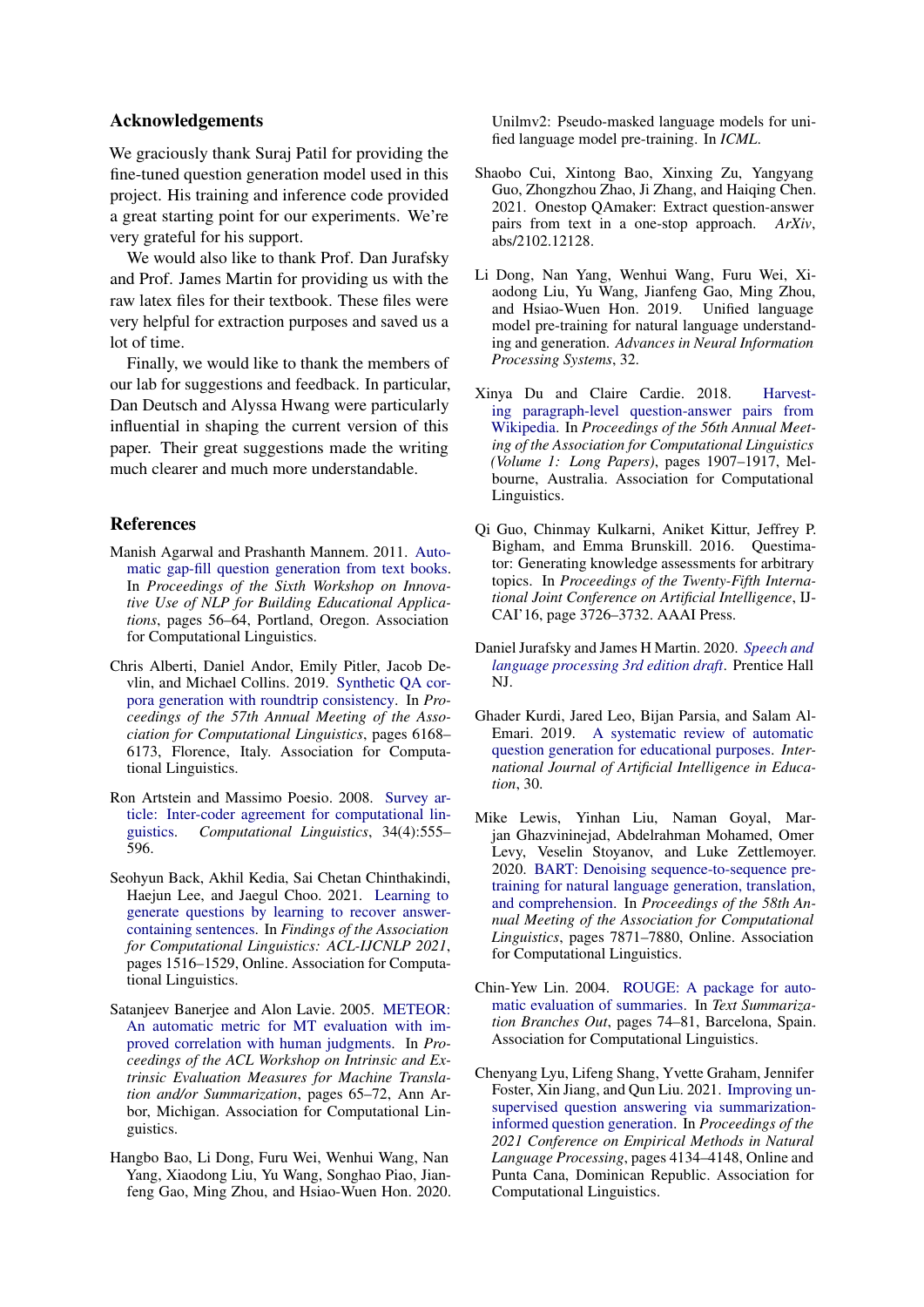- <span id="page-5-13"></span>Ramesh Nallapati, Bowen Zhou, Cicero dos Santos, Cağlar Gulçehre, and Bing Xiang. 2016. [Abstrac](https://doi.org/10.18653/v1/K16-1028)[tive text summarization using sequence-to-sequence](https://doi.org/10.18653/v1/K16-1028) [RNNs and beyond.](https://doi.org/10.18653/v1/K16-1028) In *Proceedings of The 20th SIGNLL Conference on Computational Natural Language Learning*, pages 280–290, Berlin, Germany. Association for Computational Linguistics.
- <span id="page-5-15"></span>Preksha Nema and Mitesh M. Khapra. 2018. [Towards a](https://doi.org/10.18653/v1/D18-1429) [better metric for evaluating question generation sys](https://doi.org/10.18653/v1/D18-1429)[tems.](https://doi.org/10.18653/v1/D18-1429) In *Proceedings of the 2018 Conference on Empirical Methods in Natural Language Processing*, pages 3950–3959, Brussels, Belgium. Association for Computational Linguistics.
- <span id="page-5-3"></span>Kishore Papineni, Salim Roukos, Todd Ward, and Wei-Jing Zhu. 2002. [Bleu: a method for automatic eval](https://doi.org/10.3115/1073083.1073135)[uation of machine translation.](https://doi.org/10.3115/1073083.1073135) In *Proceedings of the 40th Annual Meeting of the Association for Computational Linguistics*, pages 311–318, Philadelphia, Pennsylvania, USA. Association for Computational Linguistics.
- <span id="page-5-11"></span>Weizhen Qi, Yu Yan, Yeyun Gong, Dayiheng Liu, Nan Duan, Jiusheng Chen, Ruofei Zhang, and Ming Zhou. 2020. Prophetnet: Predicting future n-gram for sequence-to-sequence pre-training. In *Proceedings of the 2020 Conference on Empirical Methods in Natural Language Processing: Findings*, pages 2401–2410.
- <span id="page-5-12"></span>Colin Raffel, Noam Shazeer, Adam Roberts, Katherine Lee, Sharan Narang, Michael Matena, Yanqi Zhou, Wei Li, and Peter J. Liu. 2020. [Exploring the limits](http://arxiv.org/abs/1910.10683) [of transfer learning with a unified text-to-text trans](http://arxiv.org/abs/1910.10683)[former.](http://arxiv.org/abs/1910.10683)
- <span id="page-5-2"></span>Pranav Rajpurkar, Robin Jia, and Percy Liang. 2018. Know what you don't know: Unanswerable questions for SQuAD. *arXiv preprint arXiv:1806.03822*.
- <span id="page-5-7"></span>Sandeep Subramanian, Tong Wang, Xingdi Yuan, Saizheng Zhang, Adam Trischler, and Yoshua Bengio. 2018. [Neural models for key phrase extrac](https://doi.org/10.18653/v1/W18-2609)[tion and question generation.](https://doi.org/10.18653/v1/W18-2609) In *Proceedings of the Workshop on Machine Reading for Question Answering*, pages 78–88, Melbourne, Australia. Association for Computational Linguistics.
- <span id="page-5-0"></span>Wilson L. Taylor. 1953. ["Cloze procedure": A new](https://doi.org/10.1177/107769905303000401) [tool for measuring readability.](https://doi.org/10.1177/107769905303000401) *Journalism Quarterly*, 30(4):415–433.
- <span id="page-5-6"></span>Lucy Vanderwende. 2008. The importance of being important: Question generation. In *Proceedings of the 1st Workshop on the Question Generation Shared Task Evaluation Challenge, Arlington, VA*.
- <span id="page-5-8"></span>Oriol Vinyals, Meire Fortunato, and Navdeep Jaitly. 2015. [Pointer networks.](https://proceedings.neurips.cc/paper/2015/file/29921001f2f04bd3baee84a12e98098f-Paper.pdf) In *Advances in Neural Information Processing Systems*, volume 28. Curran Associates, Inc.
- <span id="page-5-10"></span>Siyuan Wang, Zhongyu Wei, Zhihao Fan, Yang Liu, and Xuanjing Huang. 2019. A multi-agent communication framework for question-worthy phrase extraction and question generation. In *AAAI*.
- <span id="page-5-4"></span>Zichao Wang, Andrew S. Lan, Weili Nie, Andrew E. Waters, Phillip J. Grimaldi, and Richard G. Baraniuk. 2018. [Qg-net: A data-driven question gener](https://doi.org/10.1145/3231644.3231654)[ation model for educational content.](https://doi.org/10.1145/3231644.3231654) In *Proceedings of the Fifth Annual ACM Conference on Learning at Scale*, L@S '18, New York, NY, USA. Association for Computing Machinery.
- <span id="page-5-9"></span>Angelica Willis, Glenn M. Davis, Sherry Ruan, Lakshmi Manoharan, James A. Landay, and Emma Brunskill. 2019. Key phrase extraction for generating educational question-answer pairs. *Proceedings of the Sixth (2019) ACM Conference on Learning @ Scale*.
- <span id="page-5-1"></span>Laura Zavala and Benito Mendoza. 2018. [On the use](https://doi.org/10.1145/3159450.3159608) [of semantic-based aig to automatically generate pro](https://doi.org/10.1145/3159450.3159608)[gramming exercises.](https://doi.org/10.1145/3159450.3159608) In *Proceedings of the 49th ACM Technical Symposium on Computer Science Education*, SIGCSE '18, page 14–19, New York, NY, USA. Association for Computing Machinery.
- <span id="page-5-5"></span>Shu Zhang, Dequan Zheng, Xinchen Hu, and Ming Yang. 2015. [Bidirectional long short-term memory](https://aclanthology.org/Y15-1009) [networks for relation classification.](https://aclanthology.org/Y15-1009) In *Proceedings of the 29th Pacific Asia Conference on Language, Information and Computation*, pages 73–78, Shanghai, China.

#### A Software and Data

The code and data used in this project can be found in our project repository. $9$  The repository houses the 300 annotated questions, the 2,194 unannotated questions, the text sources used (three chapters of cleaned text from Jurafsky and Martin, three sets of human summaries, one set of automatic summaries), and the code used to generate the questions. We also provide scripts to reproduce the coverage analysis as well as the analysis of our annotations.

## <span id="page-5-14"></span>B Annotator Guidelines

In Table [4,](#page-6-2) we report the annotation guidelines given to our annotators. In the original document, under each category, 3 or more example annotations were given, each containing an explanation as to why the selection was made. Categories such as grammaticality had 10 or more examples given to ensure maximum agreement between annotators. Several discussion sessions were held between the authors and annotators to ensure that the guidelines were well understood.

During annotation, annotators were given the original textbook chapters to use as reference material and were allowed to use online search engines to check for grammaticality and correctness.

<span id="page-5-16"></span><sup>9</sup> https://github.com/liamdugan/summary-qg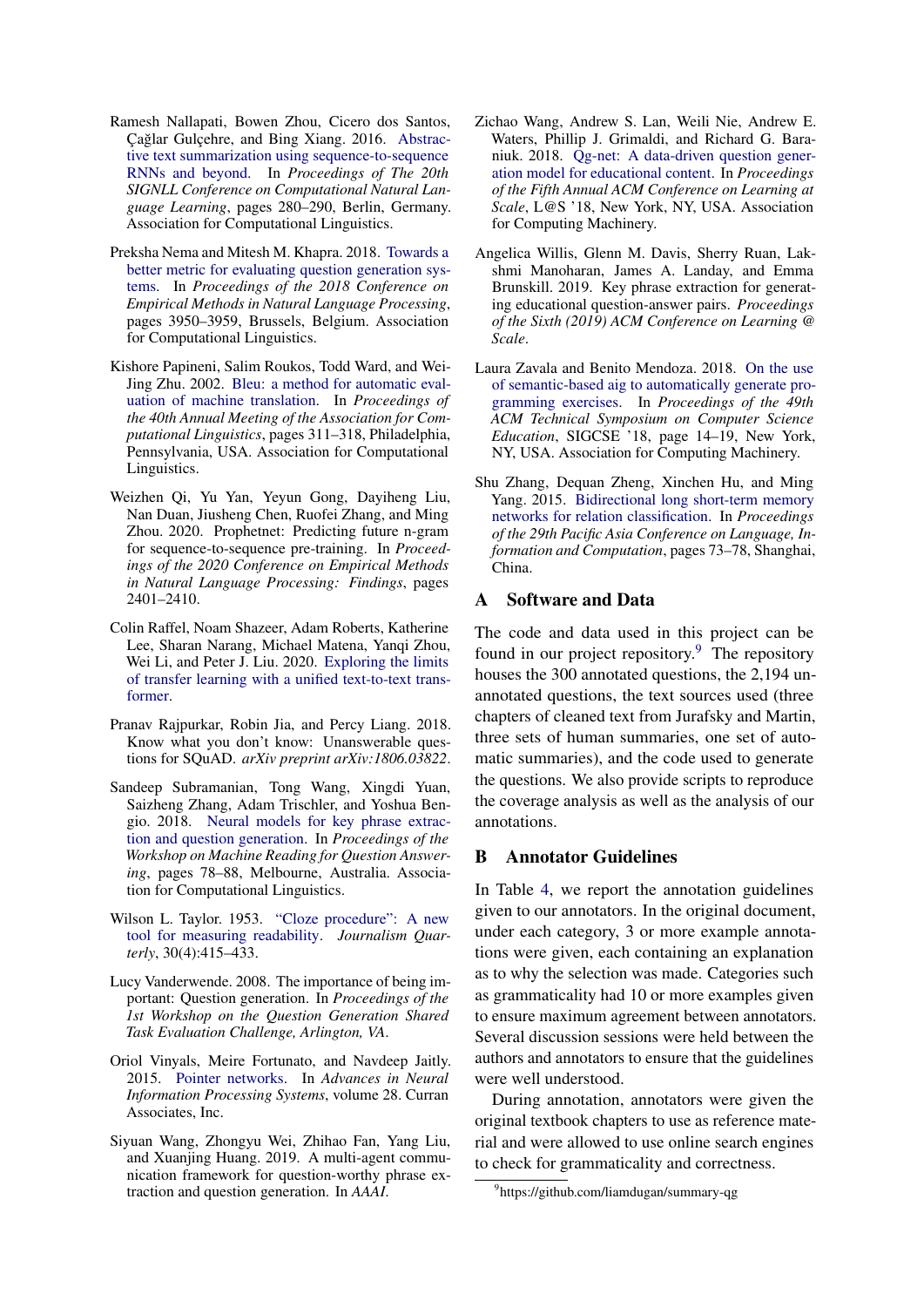#### <span id="page-6-2"></span>Would you directly use this question as a flashcard? (Yes / No):

A Yes answer to this question means that the generated question is salient, grammatically correct, non-awkwardly phrased and has one correct answer. If you answer Yes to this question you may skip the rest of the annotation for the given example – the answers for all other questions are assumed to be Yes. If you answer No, then please continue on to the rest of the questions. Importantly, if you \*did\* answer yes to all of the other questions, do not feel pressured to answer yes to this question. There are many reasons why you might not want to directly use a question as a flashcard (too easy, too general, etc.) that are not enumerated here.

#### Is this question grammatically correct? (Yes / No):

A Yes answer to this question implies that a question has no grammatical errors. Awkwardly worded questions that are grammatical should be annotated as such (answer Yes for these questions).

#### Does this question make sense out of context? (Yes / No):

This question asks if there are any references made by the question to other items that have been "previously discussed". For our use case, questions should never refer to other specific items in the text from which they were drawn. A Yes answer to this implies that the question is interpretable when taken on its own and is a question that someone would ask if there was no pre-existing context.

#### Is this question relevant? (Yes / No):

A Yes answer to this question implies that the question being asked is important for understanding the main points that the chapter (and by extension the book) is attempting to teach. Questions that are relevant should be ones that would plausibly be asked on a quiz or a test from a fairly thorough course on computational linguistics. Questions that are about insignificant details or questions that are about specific illustrated examples that are not useful for understanding the main points of the chapter should be given a No. Anything that is relevant (or tangentially relevant) to computational linguistics should be given a Yes.

#### Is the answer to the question correct? (Yes / No):

A Yes answer to this question implies that the answer given is one of a multitude of plausible correct answers to the question. If the question has multiple correct answers and the given answer is one of them, it should be annotated as a Yes. If the question is bad/ungrammatical or underspecified to such an extent that you cannot judge the answer properly, you should annotate Yes. However, irrelevant questions that are grammatical and reasonably interpretable should be annotated properly.

Table 4: Guidelines given to our human annotators before annotating for the acceptability, grammaticality, interpretability, relevance, and correctness of generated questions.

<span id="page-6-3"></span>

| # Questions   | Chapter 2   | Chapter 3 | Chapter 4  |
|---------------|-------------|-----------|------------|
|               | $(n = 139)$ | $(n=93)$  | $(n = 66)$ |
| Acceptable    | 54.0%       | 58.1%     | 53.0%      |
| Grammatical   | 94.2%       | 93.5%     | 93.9%      |
| Interpretable | 74.1%       | 76.3%     | 72.7%      |
| Relevant      | 72.7%       | 81.7%     | 83.3%      |
| Correct       | 95.0%       | 100%      | 98.5%      |

Table 5: Distribution of human evaluation scores across the three chapters of annotation. Labels are determined via majority vote among our three annotators.

#### C Comparison Across Chapters

In Table [5](#page-6-3) we report the distribution of scores across chapters. We note that scores are largely consistent across the three chapters, with lower average relevance for Chapter 2 questions possibly owing to the source material containing many worked examples of regular expressions.

## <span id="page-6-1"></span>D Example Disagreements

In Table [6,](#page-7-0) we list questions for which there was at least one dissenting annotator. We see that for categories such as "Relevant" and "Interpretable", annotations are often dependent on the level of granularity with which the topic is being discussed. For example, a question such as "Who named the

minimum edit distance algorithm?" may or may not be relevant depending on how granular of a class the student is taking.

For categories such as "Correct" or "Acceptable" certain particularities about otherwise good questions can easily disqualify them from receiving a positive annotation. In the case of "What NLP algorithms require algorithms for word segmentation?", keen-eyed annotators would notice that the question is non-sensical, however others may note that both Japanese and Thai do, in fact, require word segmentation. Particularities such as these make this task very difficult, even for expert annotators.

#### <span id="page-6-0"></span>E Example Summaries

In Table [7](#page-7-1) we list two examples of textbook sections with their accompanying human and automatic summaries. We see that length of summary varies drastically between our annotators, each of them making different decisions on whether or not to keep or discard certain pieces of information. We also note that automatic summaries are much more extractive in nature while human summaries are generally more abstractive.